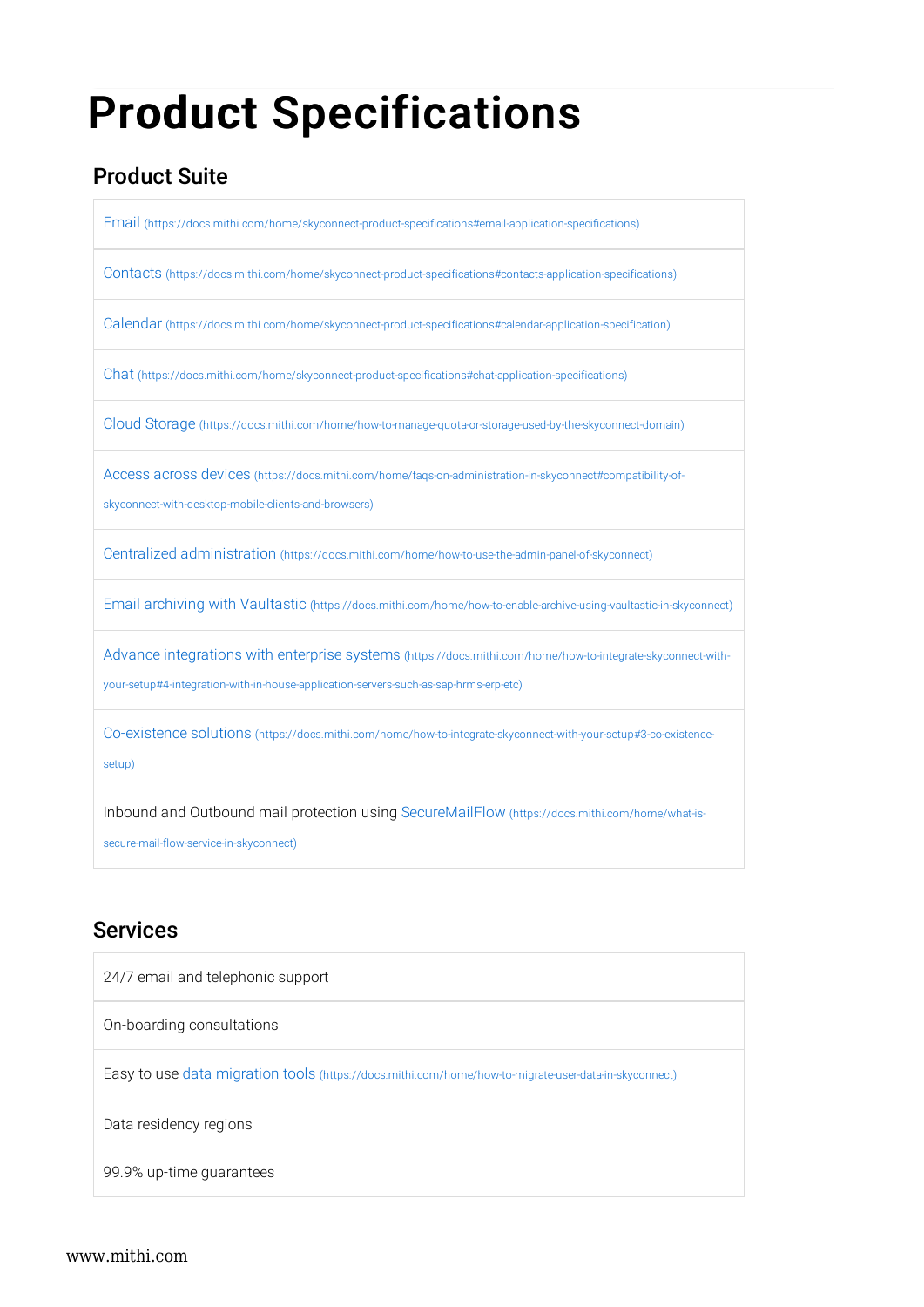# SkyConnect Security Shield (across all applications)

| S/MIME Encryption                                                                                                                                                                                                                                           |
|-------------------------------------------------------------------------------------------------------------------------------------------------------------------------------------------------------------------------------------------------------------|
| TLS server to server encryption                                                                                                                                                                                                                             |
| Secure access protocols                                                                                                                                                                                                                                     |
| Forgot pass application with OTP support                                                                                                                                                                                                                    |
| Secure access via password policies (https://docs.mithi.com/home/how-to-configure-password-policies-in-<br>skyconnect), account lockout (https://docs.mithi.com/home/how-to-configure-account-lockout-in-<br>skyconnect), Captcha for web client login page |

# Email application Specifications

### Access

Secure and easy to use web client accessible from all popular browsers (https://docs.mithi.com/home/faqs-on-administration-in-skyconnect#compatibility-of-baya-v3-and-admin-panel-with-variousbrowsers) and various devices (https://docs.mithi.com/home/faqs-on-administration-in-skyconnect#compatibility-ofemail-application-with-various-devices)

Secure IMAP and POP access from Desktop and Mobile clients (https://docs.mithi.com/home/faqs-onadministration-in-skyconnect#compatibility-of-skyconnect-with-desktop-mobile-clients-and-browsers)

### Email application security

SecureMailFlow (https://docs.mithi.com/home/what-is-secure-mail-flow-service-in-skyconnect)

Support for Multiple domains in a single organization

Spam Protection

- 99.9% spam detection
- 0.003% false positives
- Reputation based scanning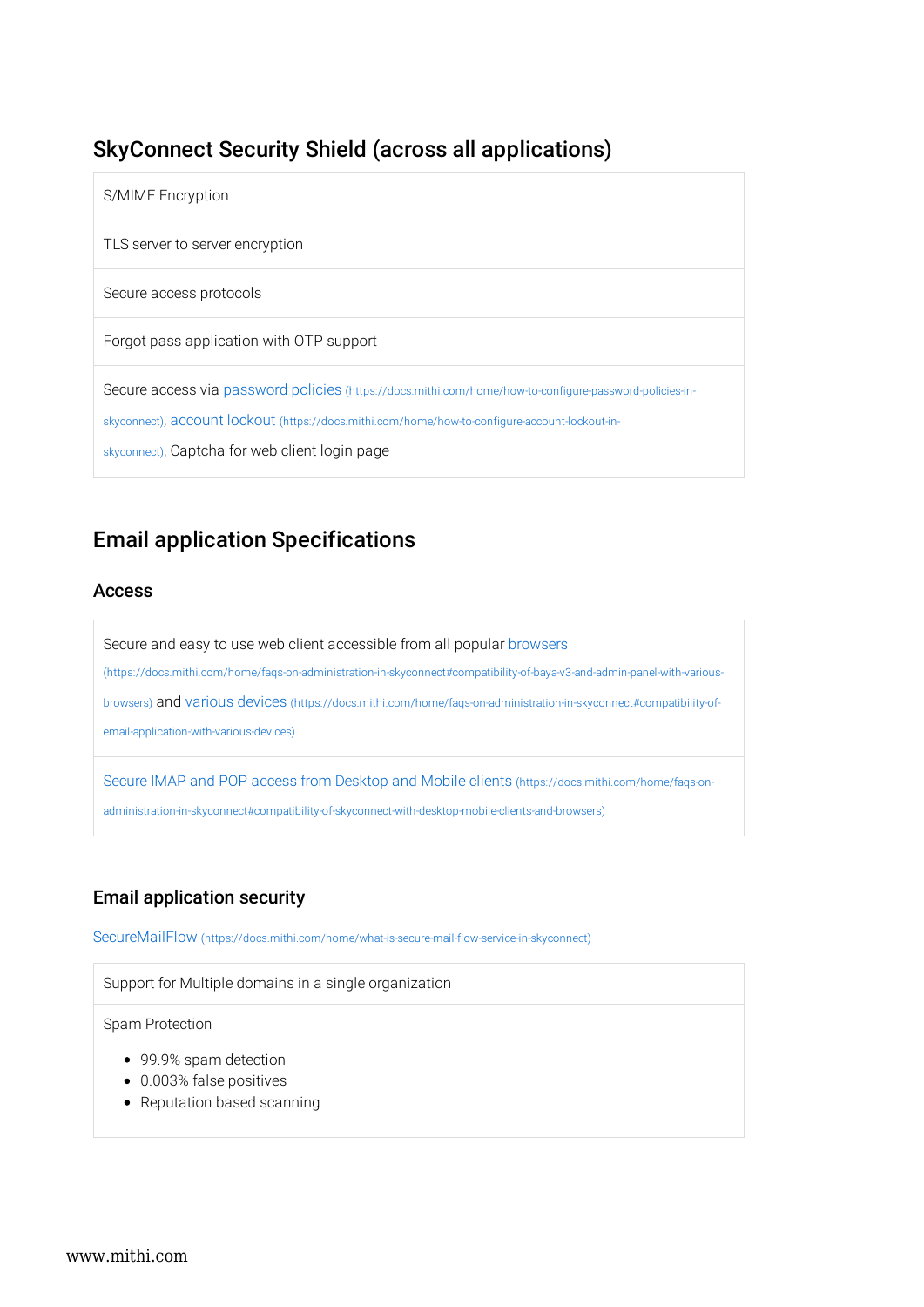• 100% virus protection guarantee

Ransomware and malware protection

• 100% malware protection

#### DDOS protection

DLP - Inbound protection (https://docs.mithi.com/home/data-leak-prevention-in-skyconnect#data-leak-prevention-forthe-inbound-mail-flow)

Tag, encrypt, auto notification or auto bcc for all or selected recipients of domain.

DLP - Outbound protection (https://docs.mithi.com/home/data-leak-prevention-in-skyconnect#data-leak-preventionfor-outbound-mail)

- Tag, encrypt, auto notification or auto bcc for for all or selected senders of domain.
- Tag, encrypt, auto notification or auto bcc for mail having aadhar, banking or financial info, cardholder info, healthcare info, mobile numbers, PAN numbers, passport number, personally identifiable info, Postal Index number or Vehicle registration number content.

Facility to trace incoming and outgoing mail (https://docs.mithi.com/home/how-to-track-mail-flow-using-logs-inthe-secure-mail-flow-console)

Quarantine management (https://docs.mithi.com/home/how-to-search-through-the-quarantine-using-the-secure-mailflow-console)

End user spam digests (https://docs.mithi.com/home/how-to-manage-quarantined-messages-from-daily-email-digest)

- Daily digests
- Release mail from quarantine
- Whitelist ids

#### **Others**

Email archival using Vaultastic (https://docs.mithi.com/home/how-to-enable-archive-using-vaultastic-in-skyconnect)

DLP using advance mail policies (https://docs.mithi.com/home/how-to-configure-mail-policies-in-skyconnect)

Access control for POP, IMAP (https://docs.mithi.com/home/how-to-control-the-end-user-access-to-their-mail-boxes)

### Application features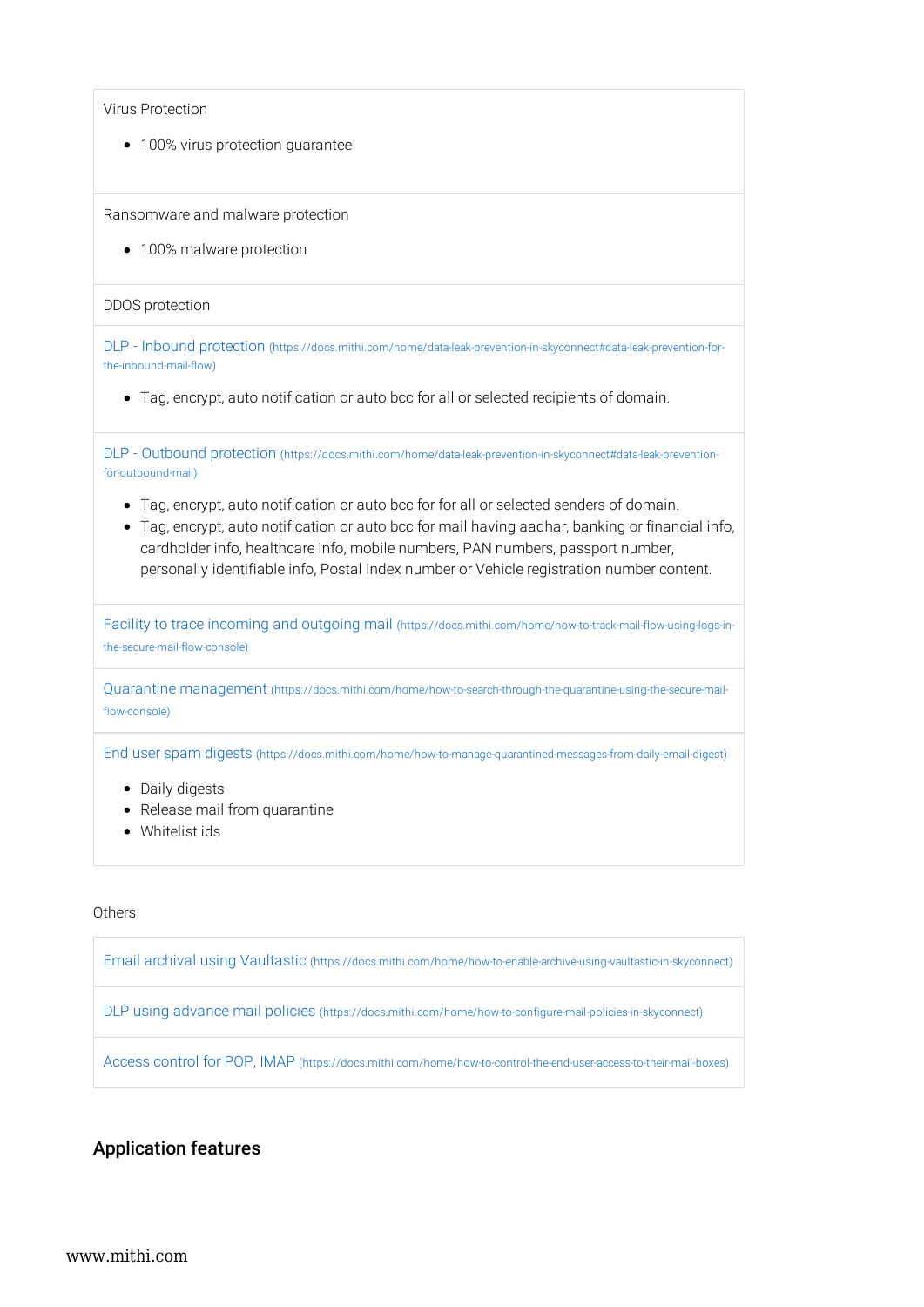| Footers                                                                                                                             |
|-------------------------------------------------------------------------------------------------------------------------------------|
| Distribution Lists (https://docs.mithi.com/home/how-to-provision-groups-or-distribution-lists-using-the-skyconnect-<br>admin-panel) |
| Cloud Storage management                                                                                                            |
| Quarantine management (https://docs.mithi.com/home/using-the-quarantine-management-console-for-end-users)                           |
| Role based administration                                                                                                           |
| Vacation replies (https://docs.mithi.com/home/how-to-set-vacation-reply-of-a-user-using-the-skyconnect-admin-panel)                 |
| Threaded conversations                                                                                                              |
| Powerful Search                                                                                                                     |

### Web client features

| Inline attachment viewing (https://docs.mithi.com/home/how-to-access-email-using-baya-v3-web-client#using-the-<br>email-application-in-baya-v3%C2%A0) |
|-------------------------------------------------------------------------------------------------------------------------------------------------------|
| Canned responses (https://docs.mithi.com/home/how-to-access-email-using-baya-v3-web-client#using-the-email-<br>application-in-baya-v3%C2%A0)          |
| Signatures (https://docs.mithi.com/home/how-to-access-email-using-baya-v3-web-client#using-the-email-application-in-<br>baya-v3%C2%A0)                |
| Filters (https://docs.mithi.com/home/how-to-access-email-using-baya-v3-web-client#using-the-email-application-in-baya-<br>v3%C2%A0)                   |
| Local language support (https://docs.mithi.com/home/how-to-access-email-using-baya-v3-web-client#using-the-email-<br>application-in-baya-v3%C2%A0)    |
| Responsive UI - desktop and mobile browser support                                                                                                    |
| Tight integration with calendar, tasks, setting and contact applications                                                                              |

Usage Limits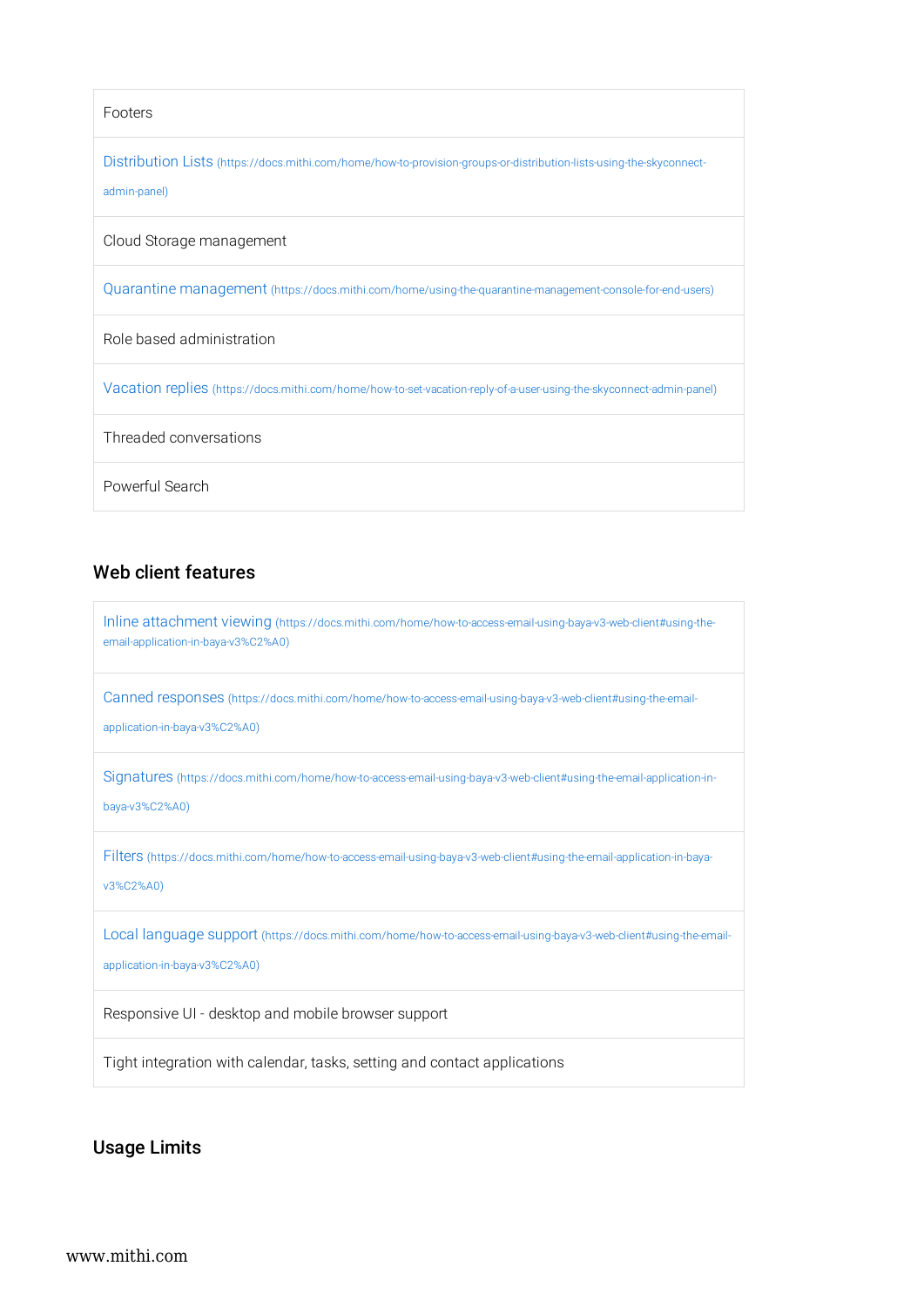| Max mailbox size                                                                         | 1000000 mail or 25 GB                    |
|------------------------------------------------------------------------------------------|------------------------------------------|
| Message size                                                                             | 30 MB                                    |
| Attachment size                                                                          | 10 MB                                    |
| Number of Attachments                                                                    | 15                                       |
| Recipients per message                                                                   | 200                                      |
| Total messages per day<br>(from 00:00 mid-night to 23:59 server time)                    | Normal Users: 500<br>Power Users: 5000   |
| Total recipients per day<br>(from 00:00 mid-night to 23:59 server time)                  | Normal Users: 1500<br>Power Users: 15000 |
| Max number of power users per organization                                               | 3                                        |
| Queue lifetime for external mail                                                         | 2 days                                   |
| Mail lifetime in quarantine                                                              | 15 days                                  |
| POP download limit                                                                       | 30 days                                  |
| Data transfer using IMAP per user per day<br>(from 00:00 mid-night to 23:59 server time) | 2.5GB                                    |
| Data download using POP per user per day<br>(from 00:00 mid-night to 23:59 server time)  | 2.5GB                                    |

# Contacts Application Specifications

### Access

| Access using web client supporting all popular browsers (https://docs.mithi.com/home/fags-on-                         |
|-----------------------------------------------------------------------------------------------------------------------|
| administration-in-skyconnect#compatibility-of-baya-v3-and-admin-panel-with-various-browsers) and various devices      |
| (https://docs.mithi.com/home/fags-on-administration-in-skyconnect#compatibility-of-contacts-application-with-various- |
| devices)                                                                                                              |
|                                                                                                                       |
| Secure LDAP connection                                                                                                |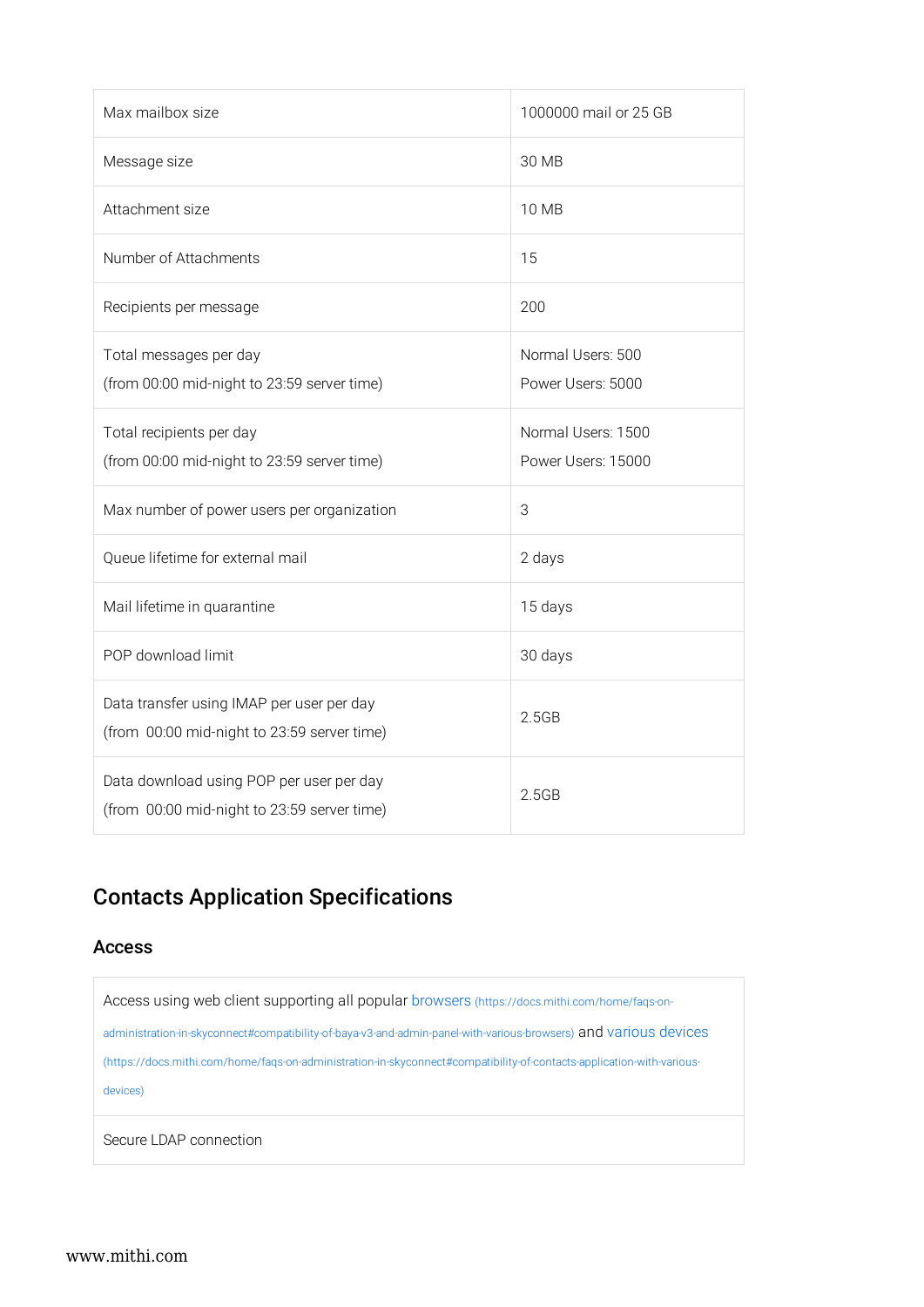# Application security

Secure access using the LDAP protocol

Secure web client access

### Features

| Global Address book                      |
|------------------------------------------|
| Import                                   |
| Export                                   |
| Search                                   |
| Auto-lookup from integrated applications |

## Web client features

| Global Address books                                                                 |
|--------------------------------------------------------------------------------------|
| Personal Address books                                                               |
| Search (https://docs.mithi.com/home/how-to-access-contacts-using-baya-v3-web-client) |
| Distribution lists                                                                   |
| Personal Groups                                                                      |
| Automatic collection of email addresses                                              |

# Calendar Application Specification

Access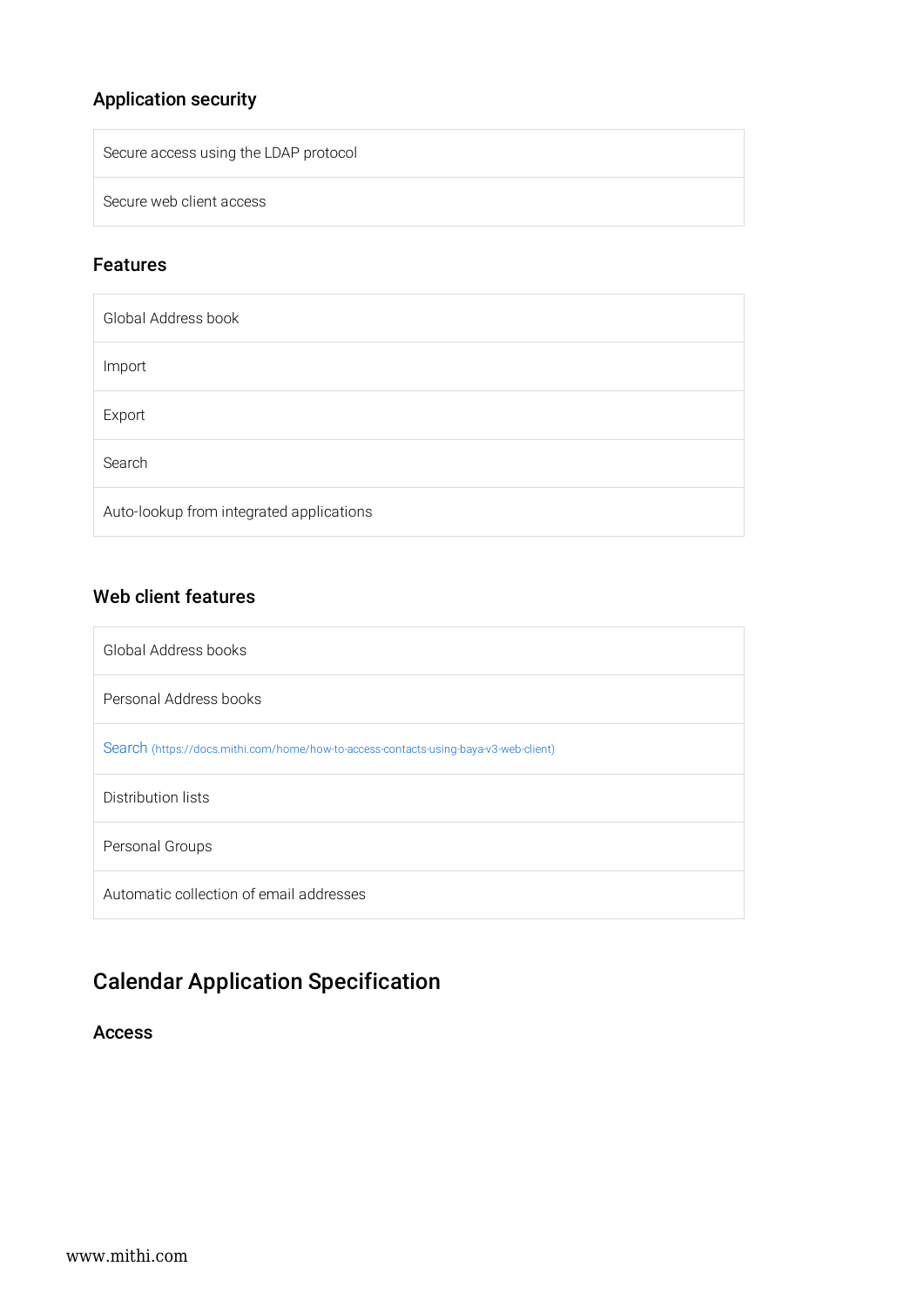Access using web client supporting all of the popular browsers (https://docs.mithi.com/home/faqs-onadministration-in-skyconnect#compatibility-of-baya-v3-and-admin-panel-with-various-browsers) and various devices (https://docs.mithi.com/home/faqs-on-administration-in-skyconnect#compatibility-of-calendar-application-with-variousdevices)

Secure access using CalDav

### Features

### Web client features

| Schedule meetings & events (https://docs.mithi.com/home/how-to-access-calendar-using-baya-v3-web-client)       |
|----------------------------------------------------------------------------------------------------------------|
| Share and subscribe to calendars (https://docs.mithi.com/home/how-to-access-calendar-using-baya-v3-web-client) |
| Calendar invites                                                                                               |
| Export calendar data                                                                                           |

# Chat application specifications

### Access

XMPP clients (https://docs.mithi.com/home/faqs-on-administration-in-skyconnect#compatibility-of-chat-application-with-

various-devices)

Features